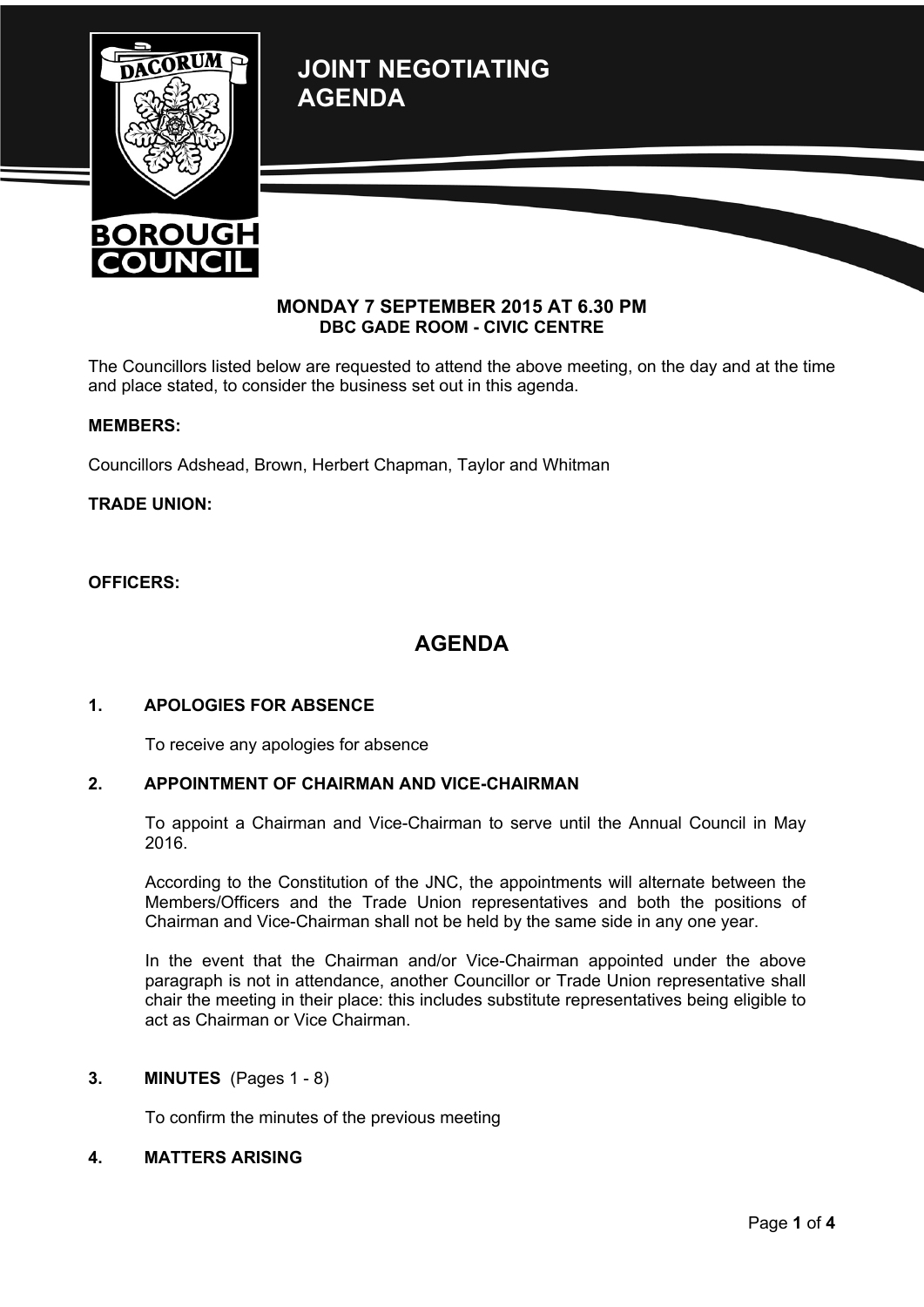To discuss any matters arising from the previous meeting

# **5. HEALTH AND SAFETY UPDATE**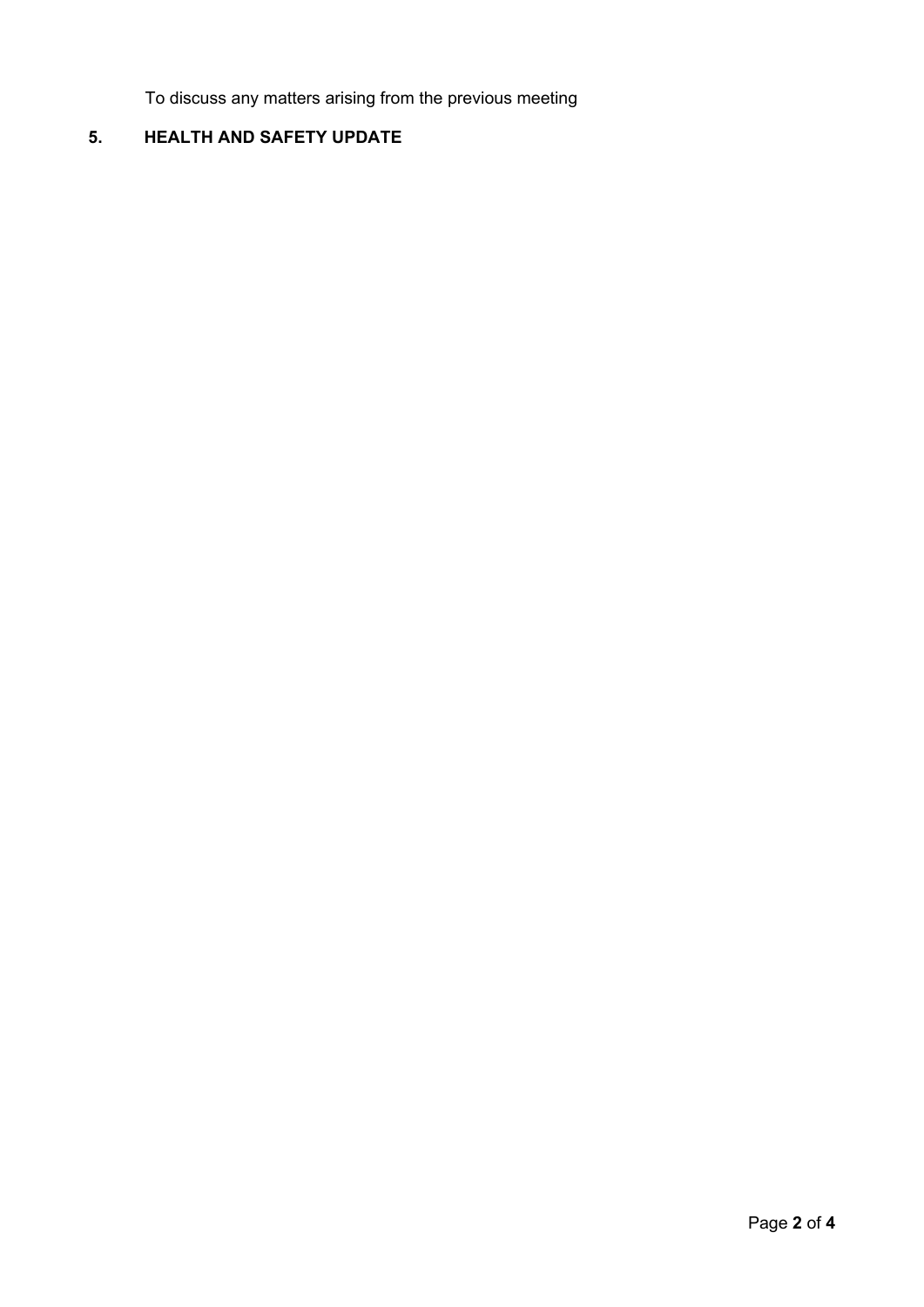### **Update for JNC Sept 2015**

### **New Chairs**

Following a review of the chairs at the Civic Centre it was found that a number were not DSE (Display Screen Equipment) compliant.

CMT agreed to bring forward the budget for new chairs for the Forum.

A tender process was set up a number of suppliers provided samples which went through staff evaluation. The winning chair with the scoring evaluation will be presented to CMT on the 15<sup>th</sup> Sept 2015 with a recommendation that the winning chair is purchased.

The new chairs will assist in the hot desking arrangements.

The DSE complaint chairs at the Civic Centre will then distributed elsewhere in the Council.

### **DSE Software**

A further update will be provided at JNC as the software is due to go to the trial stage the week commencing 1<sup>st</sup> Sept 2015.

After the trial, training sessions will be delivered to staff and managers prior to it being rolled out to other departments.

The software will also be used for homeworking DSE assessments.

### **Manual Handling Training**

Approximately 90 CSG staff had manual handling training.

During September 2015, the cleaning staff for housing (approx. 40 staff) will also undergo manual handling training.

### **Level 2 Principles of Health & Safety Risk Assessments**

This course is continuing to be delivered, the courses are:

- $\geq 29$ <sup>th</sup> Sept 2015
- $\geq 29$ <sup>th</sup> Oct 2015
- $\geq 18$ <sup>th</sup> Nov 2015

### **Handbooks**

CSG have had health & safety handbooks produced as the operational staff do not have access to computers

### **Sun Protection**

Sun cream is now available for CSG and Waste Services Staff, also sun protection advice leaflets have been provided for Cupid Green